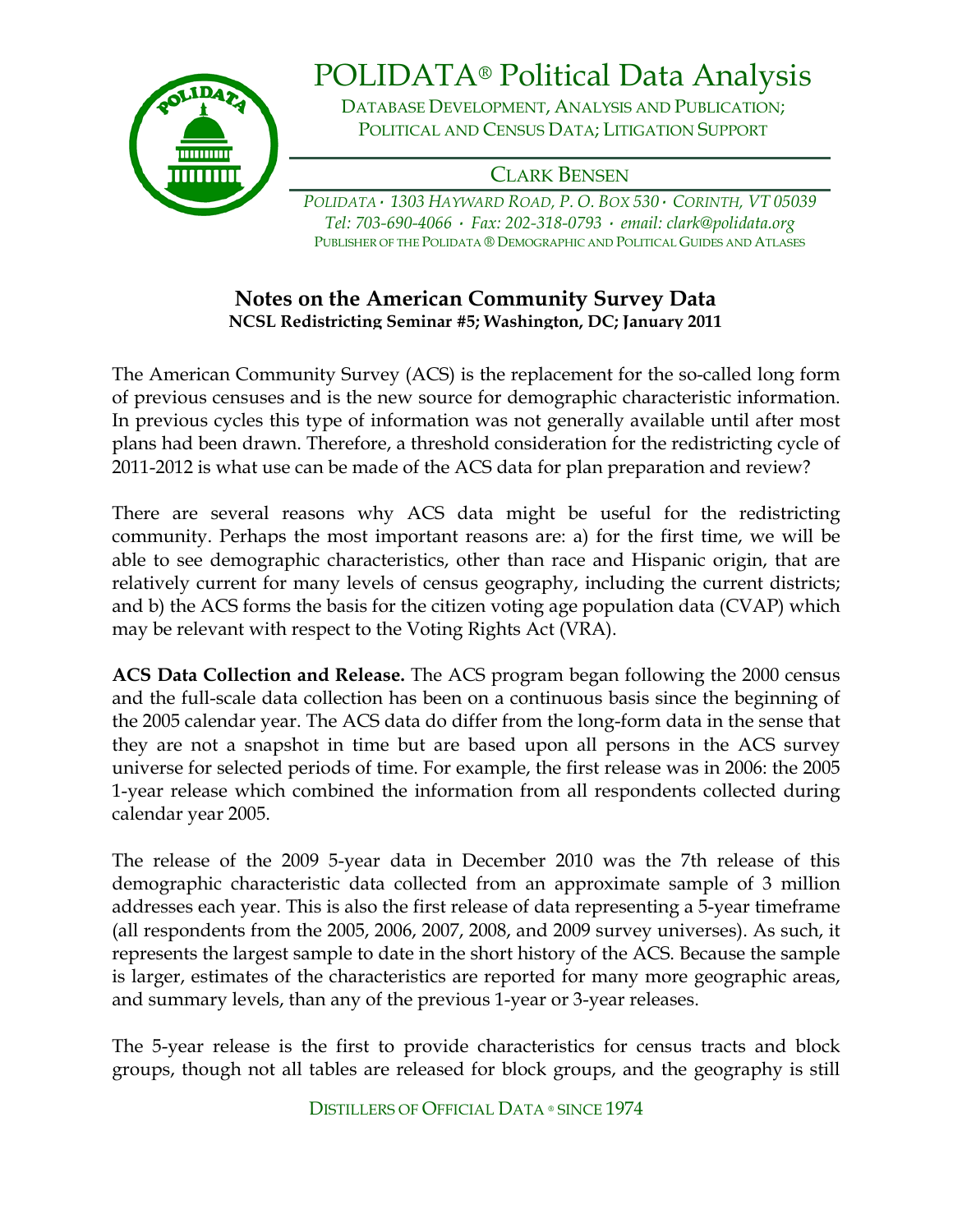that from the 2000 census. For these two low levels of census geography (only the census block is lower) the 5-year releases will be the only source of characteristics.

It is also the first release to provide complete coverage for the higher-levels of the census hierarchy, notably, counties. While it is not the first to contain data for congressional districts (CDs), it is the first to contain data for state legislative districts (SLDs). In addition, it is the first release to contain data for all 25,000 Places (cities, towns, and census designated places) and 21,000 minor civil divisions (MCDs) in selected states.

There is an important caveat for all releases through the 2009 collection year: they are generally based upon the 2000 census geography1 (at least for the lower levels) and are controlled for the population from the 2000 census. For the vast majority of geographic areas at the higher level of geography this will not be much of a problem. At the lower levels, census tracts are designed to be more or less comparable over time but block groups are not.

**ACS Release Options.** The current plan is that for each subsequent year of the ACS, there will be three types of release: thus this 2009 5-year release completes the rollout of the three types (1-year, 3-year, and 5-year release).

Given the availability of three types of ACS releases through 2009 (the 2009 3-year release was released earlier this month), which of the three does the researcher use? Perhaps the most important considerations are a) the level of geography for which the information is needed; b) when it is needed; c) the level of accuracy required; and d) the currency of the data.

Generally, the 1-year release has been released earlier in the year than the 3-year or 5 year releases2. However, the 1-year release, while the most current, has the smallest sample size and is only available for geographic areas that have a base population of 65,000 or more. The 3-year release has a larger sample size but is available for more geographic areas: those with a base population of 20,000 or more. The 5-year release has the largest sample and is available for all geographic areas and most levels of census geography: it also covers the longest period of time in the pooled universe.

-

<sup>1 &</sup>quot;Census tracts and block groups used to tabulate and present 2005-2009 ACS 5-year data are those used for Census 2000 data products. Inadvertently, 26 counties use 2010 Census boundaries for tabulation and presentation of census tracts and block groups in the ACS 5-year data. These census tracts and block groups were included in the version of the Census Bureau's geographic database (TIGER) used to produce geographic area information for the 2005-2009 ACS 5-year data." http://www.census.gov/acs/www/data\_documentation/geography\_notes/

<sup>2</sup> For example the releases for the 2007 ACS were made available in September (1-year) and October (3-year) of 2008.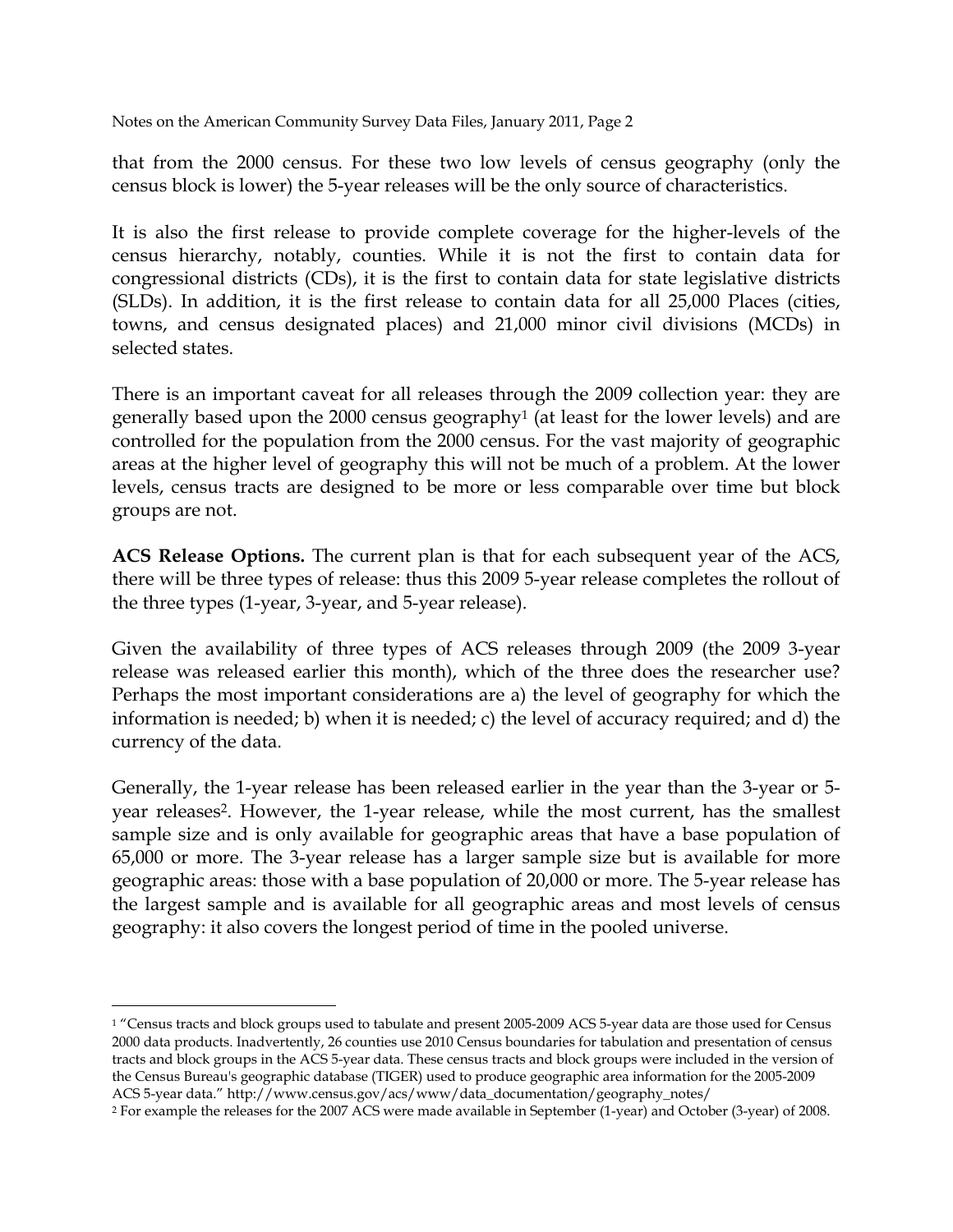The 1-year release has a median currency of approximately 6 months plus the number of months before it is released in the following year; the 3-year release would have a median currency of approximately 1 year and 6 months plus those preceding its release; the 5-year release would have a median currency of approximately 2 years and 6 months plus those preceding its release. For the sake of simplicity, if we assume that all releases were made in December, the 1-year would have a median 'age' of about 17 months (6+11); the 3-year would have a median 'age' of 29 months (6+12+11); and the 5 year release would have a median 'age' of 41 months (6+12+12+11).

If currency isn't the biggest concern and geography is more paramount, your choices are merely what is included in each release. If you want to compare states, you could use any release but to compare all counties, you would need the 5-year release. The choice of which to use is thus a balancing test between factors.

**Accuracy of the Data.** As with most data collections program of the Bureau of the Census, the ACS data are the result of estimations from survey responses and are thus subject to both sampling error<sup>3</sup> and non-sampling error<sup>4</sup>. Due to the nature of sampling, the point estimate provided in one ACS release may differ greatly from previous, or subsequent, releases. The data releases include the margin of error with each data release5. Understanding these is one reason that the technical documentation is an important part of the research. For example, a 5 percentage point increase in a demographic characteristic may, or may not, mean there was an actual increase in the variable for the geographic area of interest. The Bureau documentation provides a discussion of how a comparison of estimates can be tested to determine if the change is statistically significant<sup>6</sup>.

<u>.</u>

<sup>&</sup>lt;sup>3</sup> "The data in the ACS products are estimates of the actual figures that would have been obtained by interviewing the entire population using the same methodology." Accuracy of the Data (2005)

<sup>&</sup>lt;sup>4</sup> "For example, operations such as data entry from questionnaires and editing may introduce error into the estimates." Accuracy of the Data (2005)

<sup>5 &</sup>quot;Margin of Error – Instead of providing the upper and lower confidence bounds in published ACS tables, the margin of error is provided instead. The margin of error is the difference between an estimate and its upper or lower confidence bound. Both the confidence bounds and the standard error can easily be computed from the margin of error. All ACS published margins of error are based on a 90 percent confidence level. Standard Error = Margin of Error / 1.65. Lower Confidence Bound = Estimate - Margin of Error. Upper Confidence Bound = Estimate + Margin of Error." Accuracy of the Data (2005)

<sup>6 &</sup>quot;Significant differences – Users may conduct a statistical test to see if the difference between an ACS estimate and any other chosen estimates is statistically significant at a given confidence level. 'Statistically significant' means that the difference is not likely due to random chance alone." [The only items needed to determine this are the two estimates and the two standard errors (which can be calculated from the margin of error).] "Any estimate can be compared to an ACS estimate using this method, including other ACS estimates from the current year, the ACS estimate for the same characteristic and geographic area but from a previous year, Census 2000 100% counts and long form estimates, estimates from other Census Bureau surveys, and estimates from other sources. Not all estimates have sampling error — Census 2000 100% counts do not, for example, although Census 2000 long form estimates do — but they should be used if they exist to give the most accurate result of the test."Accuracy of the Data (2005)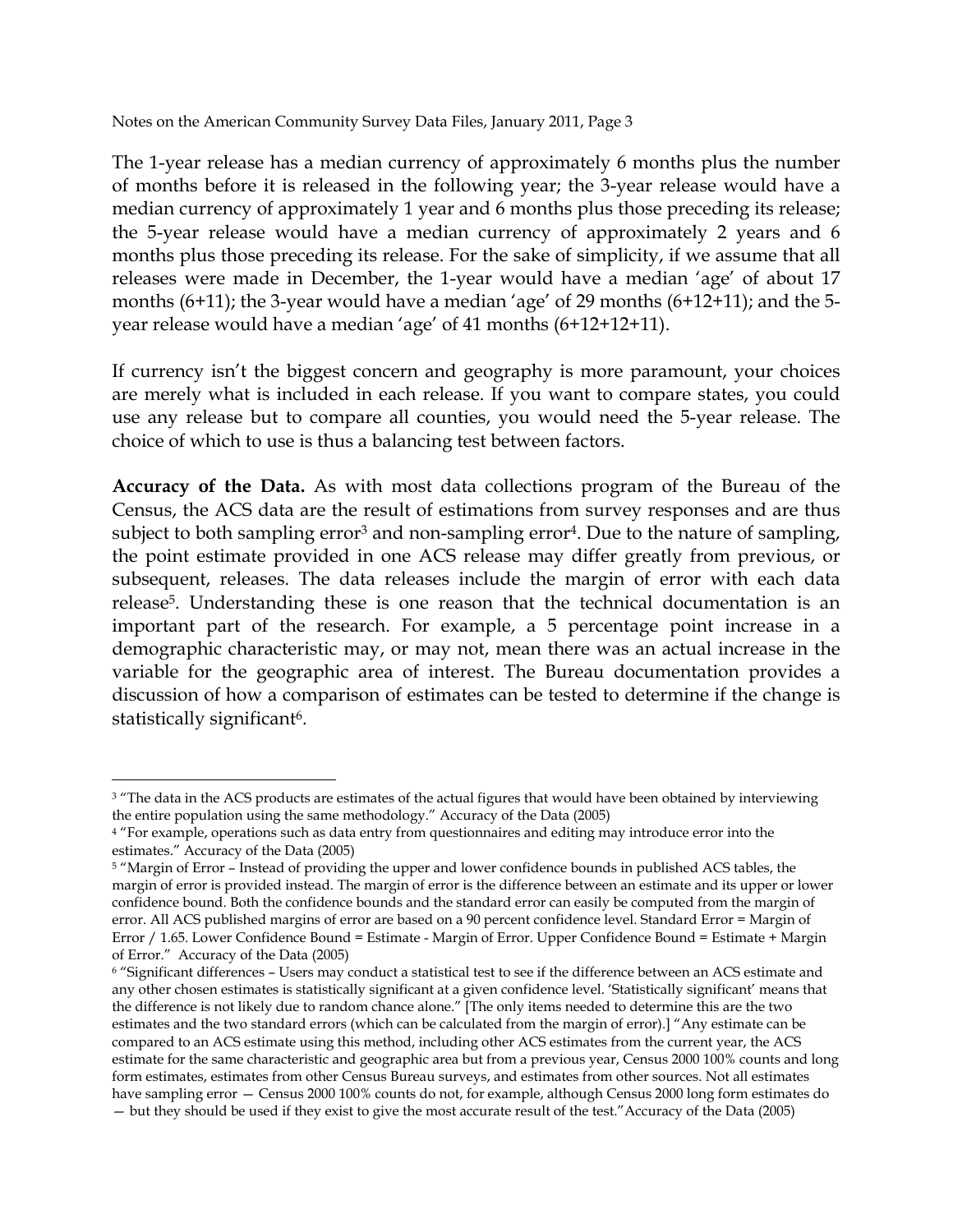**Means of Access.** There are two main means of access to the ACS data.

- 1) The primary means is interactively via the Census web site, either generically via www.census.gov or directly via factfinder.census.gov. There is also a main page just for the ACS at www.census.gov/acs. This allows for interactive selection of a) dataset (year and period for the survey, e.g., 2009 5-year); b) geography (from the nation down to the lower, but not the lowest, levels of the census hierarchy); and c) subject matter by choosing a single table or multiple tables. After selection the data may be viewed, printed, or downloaded for further use. This is a probably a good way to review customized searches for a handful of tables for a limited set of geographic units.
- 2) The secondary means is by downloading the raw data files so that they might be imported into a spreadsheet or into a relational database system. This requires a bit more effort but if the researcher only needs a few tables, but for multiple geographic units, this is the preferred option. There are two ways to import the data into readily-available software: a) via the Bureau's new Excel-based import tool7 or b) by using either statistical or relational database software (such as SPSS or SAS or FoxPro or Oracle). Using Excel is a simple choice and fills the middle of the technical spectrum. Using database software involves both knowledge of that specialized software and considerably more effort to manipulate the data files.

The important differences between these two means are, at least, the following: a) the interactive tool is preferable for ease of use and customized searches but the database download is clearly preferable for experienced users who will need to integrate data for many areas of geography or many subject tables; and b) not all tables are available via the interactive American Fact Finder. Some tables, and some levels of geography are only available by downloading the summary files and this is what will be discussed in the following section.

**General Notes on the Summary Files.** The ACS database for each release is delivered in formats similar to those used in previous censuses to deliver the Summary (Tape) Files (formerly STF, now SF). These files create a virtual record/row for each summary level of geography with every field/column being a discrete value, e.g., number of males from age 35 to 44. In order to make file manipulation a bit more understandable and to accommodate readily-available legacy database software, the virtual record is broken into separate files of record segments, with each file containing no more than 256 fields/columns horizontally, though there is no limit on the number of records/rows that are in each record segment (aside from the levels of geography available). The tables are more or less arranged by subject matter so some researchers may be lucky

<u>.</u>

<sup>7</sup> There are actually two Excel-based tools: a retrieval tool and an import tool. The retrieval tool downloads the data files and allows for some minimal options. The import tool provides the 'headers', or field definitions of each raw data file that the researcher has downloaded previously.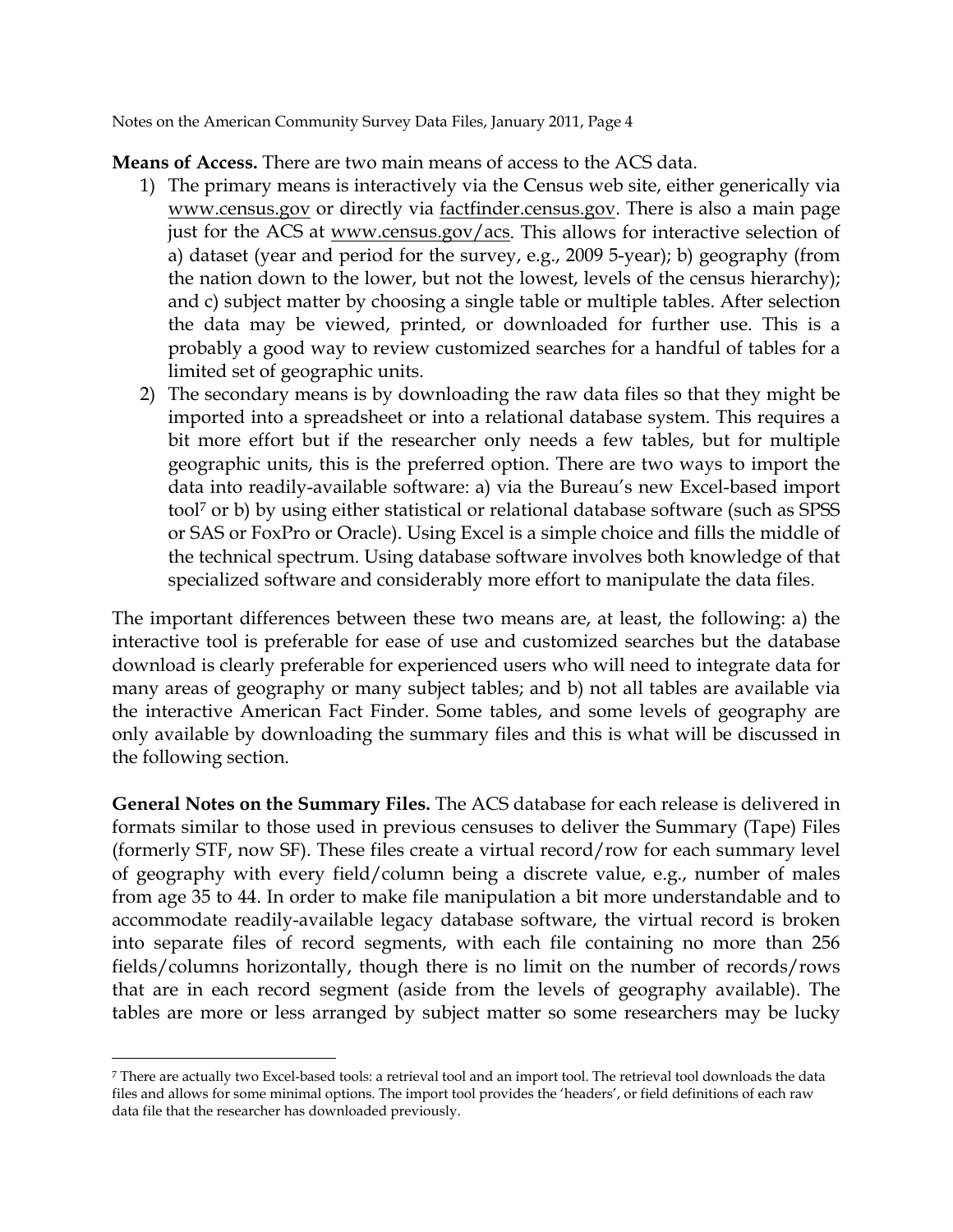enough to only need a few files to cover the appropriate record segments: if this is so, consider using the Excel-import tool first.

The summary files can be downloaded directly from the web via your web browser (e.g., Internet Explorer) or via FTP. These include a geography file that contains the basic information for the geographic area and a relational link (LOGRECNO) into the other record segment files. All files are plain text files and all record segment files are delimited by commas. However, to account for missing data and a few other aspects of the data, not all fields are actually numbers.

The geography file is also a text file but it is a 'flat' non-delimited file and thus requires a data structure indicating the field lengths. Unfortunately, this appears to be available only as a listing in the documentation. Fortunately, the only recent change in the geography structure from previous releases relates to a change in one variable (SUBMCD: the length has increased from 2 to 5) and a few other fields that have been designated as "Reserved or Blank" for now. Each record segment file of the characteristic data has a separate data structure.

**Documentation.** The Bureau has compiled quite a bit of documentation, ranging from quite technical to more database oriented. For the ACS the Bureau has prepared the socalled Compass guides<sup>8</sup> that give a higher-level focus to the ACS and uses for the data. Appendix material gives a readable summary of the statistical concepts involved without overwhelming the researcher. The technical documentation is useful for both describing the Excel-import tool and the database structure.

The first step is to obtain the technical documentation which is a 20-page document with a 51-page appendix<sup>9</sup>. Aside from the 71-page printed format, there is an Excel version of the data tables and cells included in the database. This is what used to be called the Merge\_5\_6 file that now has the more understandable name of the Sequence and Table Number Lookup file10. N.B., that the file names for some files may not include any designation for the year/period release, e.g., a Merge\_5\_6 may be provided in each folder.

The Bureau does provide some detailed documentation in the nature of "Product Changes" or so-called crosswalk tables. None have been provided for the 2009 5-year release because it is a new product.

<sup>-</sup>8 Compass guides: http://www.census.gov/acs/www/guidance\_for\_data\_users/handbooks/

<sup>9</sup> Technical documentation: http://www2.census.gov/acs2009\_5yr/summaryfile/. The year/period may be edited for easy access via the URL address window.

<sup>&</sup>lt;sup>10</sup> Excel table: Sequence\_Number\_and\_Table\_Number\_Lookup.xls. Note the lack of a year/period indicator in the file name.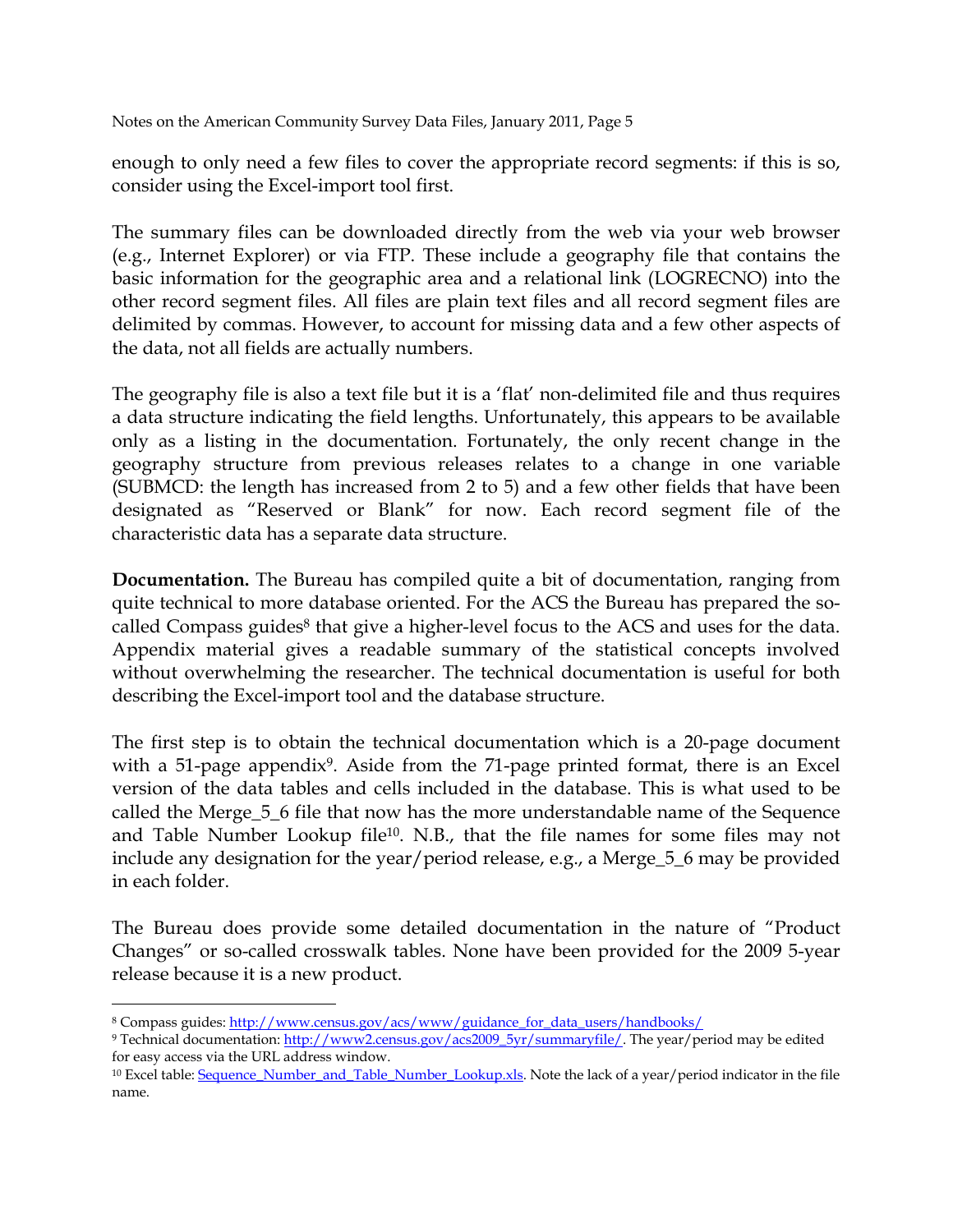## **Miscellaneous Notes on the Structure of the Summary Files.**

- 1. The files are all text files (i.e., visible in any text editor) and, with the exception of the geography file, are all delimited by a comma between each field/variable. Therefore, they may be easily imported to database software once the structure for each file segment is designated.
- 2. The file structure can be, with some minor modifications, created from the record layout file provided by the Bureau (the so-called Sequence Number and Table Number Lookup file, hereinafter generally referred to as the Data Dictionary.
- 3. There are two components to the field name: a TABLEID and an ORDER identifier. The concatenation of these two fields may result in a unique identifier that is longer than 10 characters; such field names are not unique at only 10 characters, as required for some legacy software that include a 10-character uniqueness rule.
- 4. The TABLEID may consist of the following parts: a) prefix for type of table, i.e., "B" for base table or "C" for collapsed table; b) core table number, e.g., 07101, in which the first two identify the primary subject of the table; c) suffix for race/Hispanic Origin breakouts; and d) an alternative geo-suffix if the table contains responses only for Puerto Rico. (See attachment.)
- 5. The ORDER identifier is generally blank for the table name or indication of the universe. This field may also include several values with a decimal point: such records do not represent fields and are for documentation purposes only. Most tables contain from a handful of cells to several dozen, though one set of tables (B24121-B24126 relating to OCCUPATION) contains 499 cells in each table.
- 6. Due to the sampled nature of the ACS, margins of error exist, and are provided for each table, though in a separate data file. The ACS estimates are in the "e" files; the margins are in the "m" files. The old Standard Error information of the "s" files has been eliminated. The format for the "e" and "m" files is the same so either parallel files must be maintained or field names must be modified to merge the data into one dataset.
- 7. Due to the sampling, the estimation value provided may be non-numeric. These values generally relate to either data that are either missing or suppressed for privacy concerns though a few other reasons are discussed in the documentation.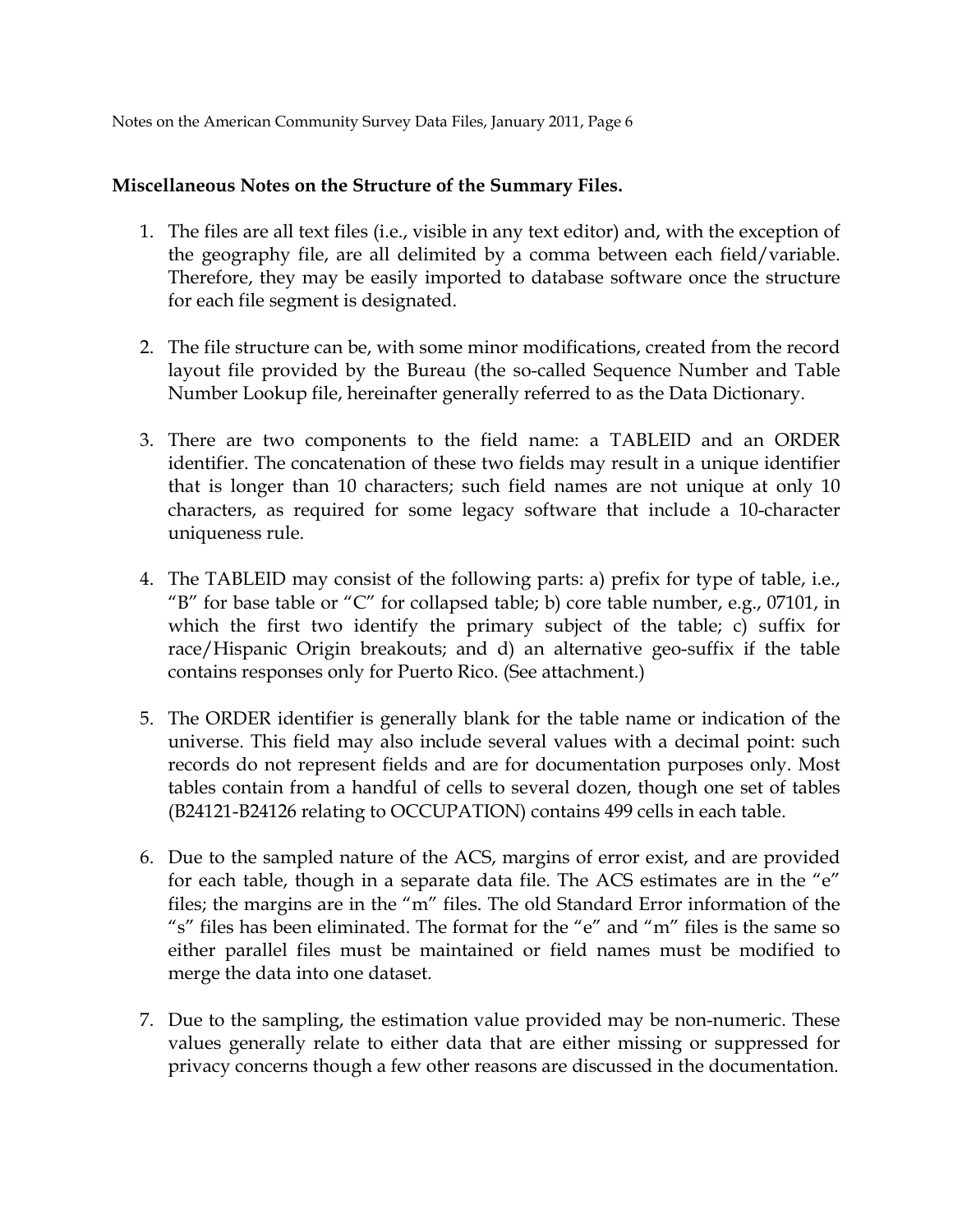- 8. For the inclusion of the data for the levels of Tract and Block Group (only available in the 5-year releases), there are additional raw data files. N.B., these files have the same name as the files for the upper-level geography: be sure to unzip them to a separate folder/directory. They must be appended separately.
- 9. Some tables are included in the data files even though they contain data only collected for Puerto Rico; such fields are still included in the data structure even though they will be blank for areas other the Puerto Rico. These Puerto Rico-only tables appear in record segments 108 to 117. N.B., that the TABLEID in the Data Dictionary does not always contain the geo-suffix of "PR" (e.g., B05003 in segment 0017 and B05003 in segment 0110).
- 10. As the virtual record is broken into segments, if there is a problem in a dataset structure, it will only affect the tables in that file segment.
- 11. The subject tables are of two basic types: "B" and "C". The "B" tables are what most researchers would normally think of: they contain each discrete data cell for a table and may contain over 100 cells. The "C" tables are collapsed versions, e.g., combining several "B" cells into one "C" cell. There are no "A" tables and there need not be a "B" table if there is a "C" table or vice-versa.
- 12. The tables included in each ACS release may differ, both by the type of release (e.g., 1-year versus 5-year) and because the questions asked on the survey are different: questions may be added or deleted and cells within tables may be modified.
- 13. For the 2009 5-year release there are 117 file segments, substantially fewer than the 158 provided for the 2008 3-year release and the 153 provided for the 2007 3 year release. While there has been some revision in the tables since that time, the main reason is due the absence of many of the "C" tables from earlier releases. It is unclear whether the researcher can rely upon the existence of a "C" table in one release being available in subsequent releases.

Attachments:

1. Table Numbers Explained [D:\PoliComm\ncsl\_2011\_remap5\_washington\wlhpd\_ncsl\_201101\_acsnotes\_jan16.doc~Monday, January 17, 2011]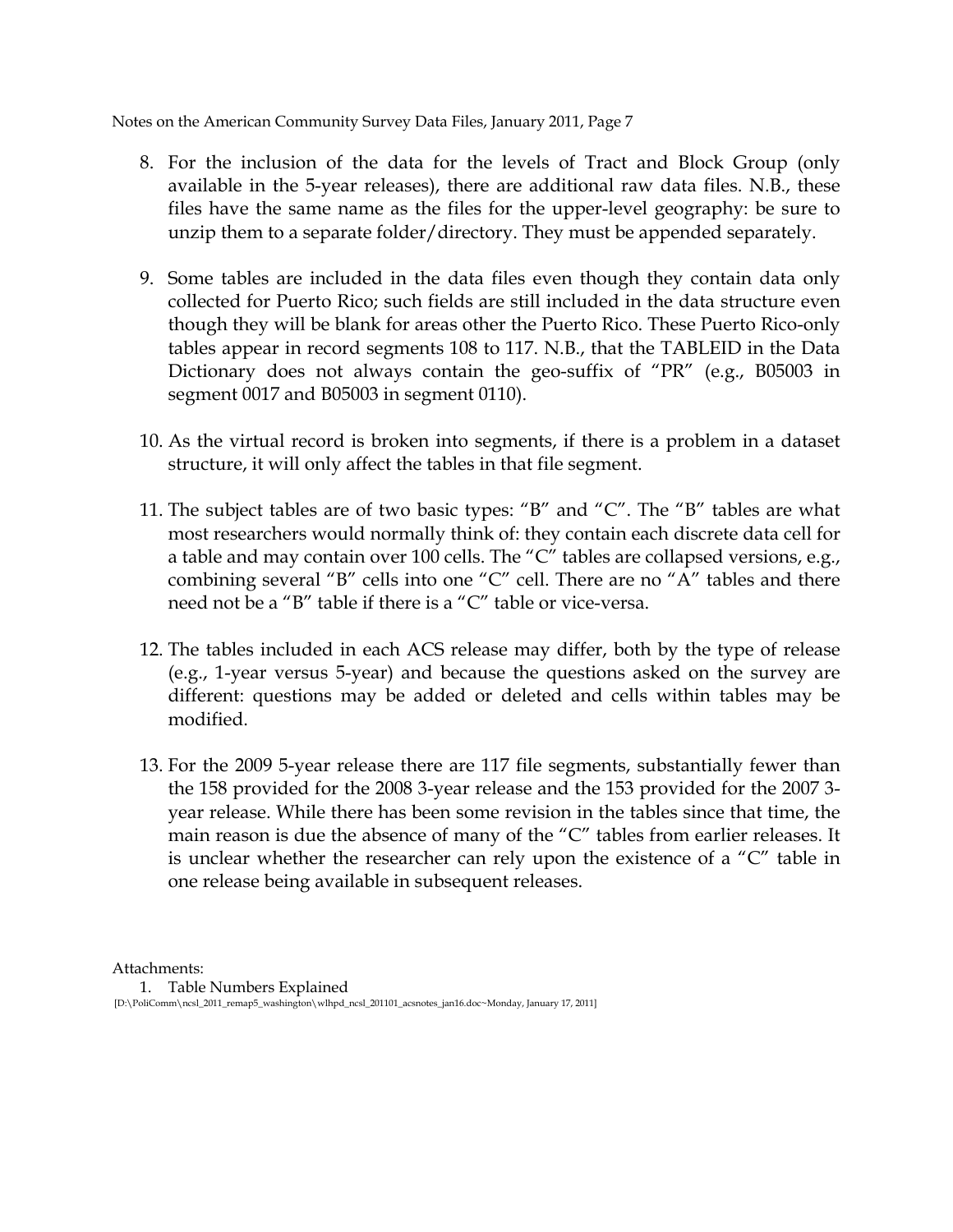**FactFinder Help Census Data Information Glossary Tutorials**

**Current Topic Table of Contents**

## **American Community Survey (ACS) Table Numbers Explained**

An ACS Detailed Table number consists of:

• An initial character which is usually B, but sometimes C.

B is used for the basic or base tables that provide the most detailed estimates on all topics and for all geographies. These tables are the source for many of the other tables such as Data Profiles, Subject Tables, etc.

C is used for a collapsed version of a B table. A C table is very similar to a B table with the same number (e.g., C07001 and B07001), but two or more lines from the B table have been collapsed to a single line in the C table. For example, the lines "75 to 79 years", "80 to 84 years" and "85 years and over" from a B table may be collapsed to a single line of "75 years and over" in a C table. Not every B table has a collapsed version.

- The next two characters identify the primary subject of the table.
	- $01 = Aqe$  and Sex
		- $02$  = Race
		- 03 = Hispanic or Latino Origin
		- $04 =$  Ancestry
		- 05 = Foreign Born; Citizenship; Year of Entry; Nativity
		- 06 = Place of Birth
		- 07 = Residence 1 Year Ago; Migration
		- 08 = Journey to Work; Workers' Characteristics; Commuting
		- 09 = Children; Household Relationship
		- 10 = Grandparents; Grandchildren
		- 11 = Household Type; Family Type; Subfamilies
		- $12$  = Marital Status
		- $13$  = Fertility
		- 14 = School Enrollment
		- 15 = Educational Attainment
		- 16 = Language Spoken at Home and Ability to Speak English
		- $17 =$  Poverty
		- $18 =$  Disability
		- 19 = Income (Households and Families)
		- 20 = Earnings (Individuals)
		- 21 = Veteran Status
	- 22 = Food Stamps
	- 23 = Employment Status; Work Experience
	- 24 = Industry; Occupation; Class of Worker
	- 25 = Housing Characteristics
	- 26 = Group Quarters Population
	- 27 = Health Insurance Coverage
	- 98 = Quality Measures
	- 99 = Imputation table for any subject
- The next three digits are a sequential number, such as 001 or 002, to uniquely identify the table within a given subject.
- For select tables, an alphabetic suffix follows to indicate that a table is repeated for the nine major race and Hispanic or Latino groups:
	- A = White Alone
	- B = Black or African American Alone
	- C = American Indian and Alaska Native Alone
	- $D =$  Asian Alone
	- E = Native Hawaiian and Other Pacific Islander Alone
	- F = Some Other Race Alone
	- G = Two or More Races